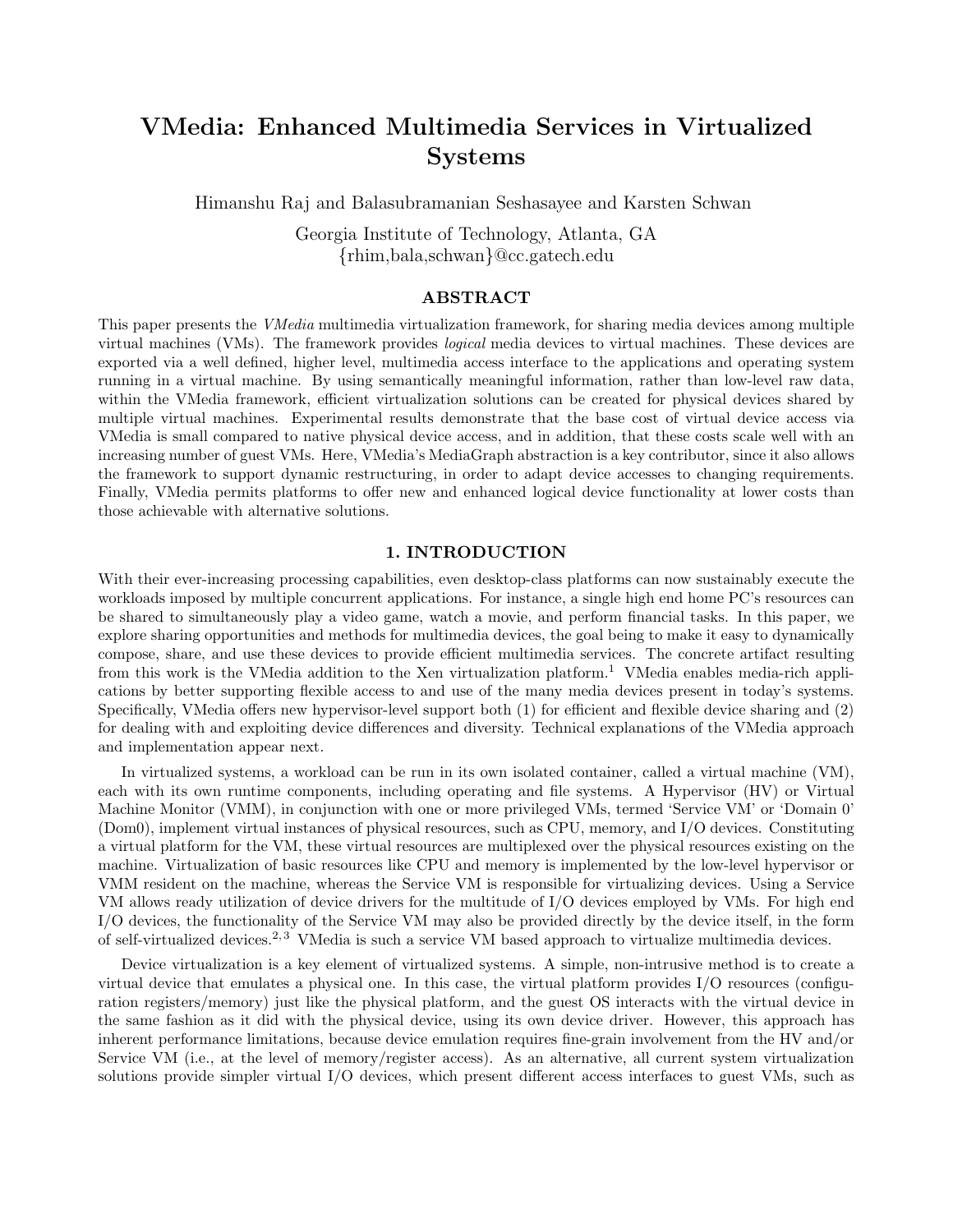shared memory circular buffer rings, rather than I/O memory and registers. Device drivers hide these interfaces from the guest OS kernel, providing it with standard device interfaces. For example, a virtual NIC device driver provides an ethernet interface that is identical to the interface provided by the physical NIC's device driver. Using these simpler virtual I/O devices and the corresponding device drivers provides substantial performance benefits compared to the emulation approach. Above this layer, guest operating systems, then, operate just like in non-virtualized environments, using their device drivers and other internal functionality to present applications with efficient higher level system abstractions like sockets, files, etc.

For modern virtualized platforms, then, researchers and developers have already recognized that such virtualization requires guest OSs to use new device interfaces and drivers. Several interesting research questions result from this fact, including (1) whether there are enhancements of such interfaces useful to certain classes of applications, and (2) whether such enhanced I/O devices can be implemented efficiently or even used to realize performance improvements?

This paper addresses these questions for multimedia systems and applications, by developing and experimenting with the VMedia approach to I/O virtualization. This approach exports to applications logical devices that are semantically enhanced versions of the physical devices present in the underlying platforms. Specifically, a VMedia logical device has attributes and provides access methods that go beyond defining "what the device is", as in current systems, to also define "how it is used". For example, a logical camera device might provide a rich multimedia access interface, like Video4Linux<sup>4</sup> (V4L), instead of the low-level API presented by a USB camera. Another example is an iSCSI-capable NIC,<sup>5</sup> which provides both a SCSI access interface for block devices and a normal ethernet access API.

Previous research has already demonstrated the utility of using logical rather than physical device interfaces. In our own work with V4L, for instance, we have shown that this interface can be used for transparent access to both local and remote physical camera devices.<sup>6</sup> The VMedia approach exploits  $I/O$  virtualization to go beyond such transparent device remoting: it provides a service-based interface to media devices in order (1) to allow sharing of these devices, and (2) make it possible to dynamically create from physical devices virtual ones with different properties and capabilities. We note here a similarity in approach between VMedia's service-based logical devices and modern file system services, such as NFS<sup>7</sup> and GPFS,<sup>8</sup> provided by today's network storage solutions. Such file services can be seen as a logical device, which are provided in addition to block-based virtual disk devices (e.g. devices supporting SCSI interface). Utilizing filesystem level abstraction, these storage logical devices allow sharing of content (files) in a straightforward manner, while the usual block-based virtual devices do not.

Previous work has also shown the utility of using semantic information to enhance certain physical devices, as with smart disks,<sup>9</sup> for instance. However, for cost reasons, these solutions have not been widely popular. VMedia addresses this issue by using software to enhance the virtual platform, rather than requiring new or extended device hardware (e.g., expensive device controllers). Furthermore, the service-based virtualization used by VMedia affords several additional advantages.

First, it can simplify the guest VM's OS kernel without sacrificing any of the functionality presented to applications. Second, by using domain-specific semantic knowledge, I/O virtualization at higher levels like V4L can provide better performance than solutions operating at the device level. Third, the use of logical devices can provide better opportunities for consolidation in the Service VM, based on information from multiple guest VMs. Fourth, a logical device may provide better performance and/or more functionality than that offered by a single physical device, by having the Service VM use an ensemble of physical devices to realize the logical device, for example. Shifting logical functionality to the Service VM also frees up computational resources at the guest VM side. A guest VM can then use these resources to implement other useful functionality. It may also increase platform's scalability in terms of the number of VMs it can support. Shifting computations related to I/O also allows guests to function better in the presence of resource restrictions, such as limited availability of cores or licensing restrictions imposed by software for certain number of cores.

In summary, this paper presents the VMedia framework for logical devices, focused on the multimedia domain:

• VMedia is used to export a 'multimedia' device to guest VMs, using the standard Video4Linux<sup>4</sup> interface.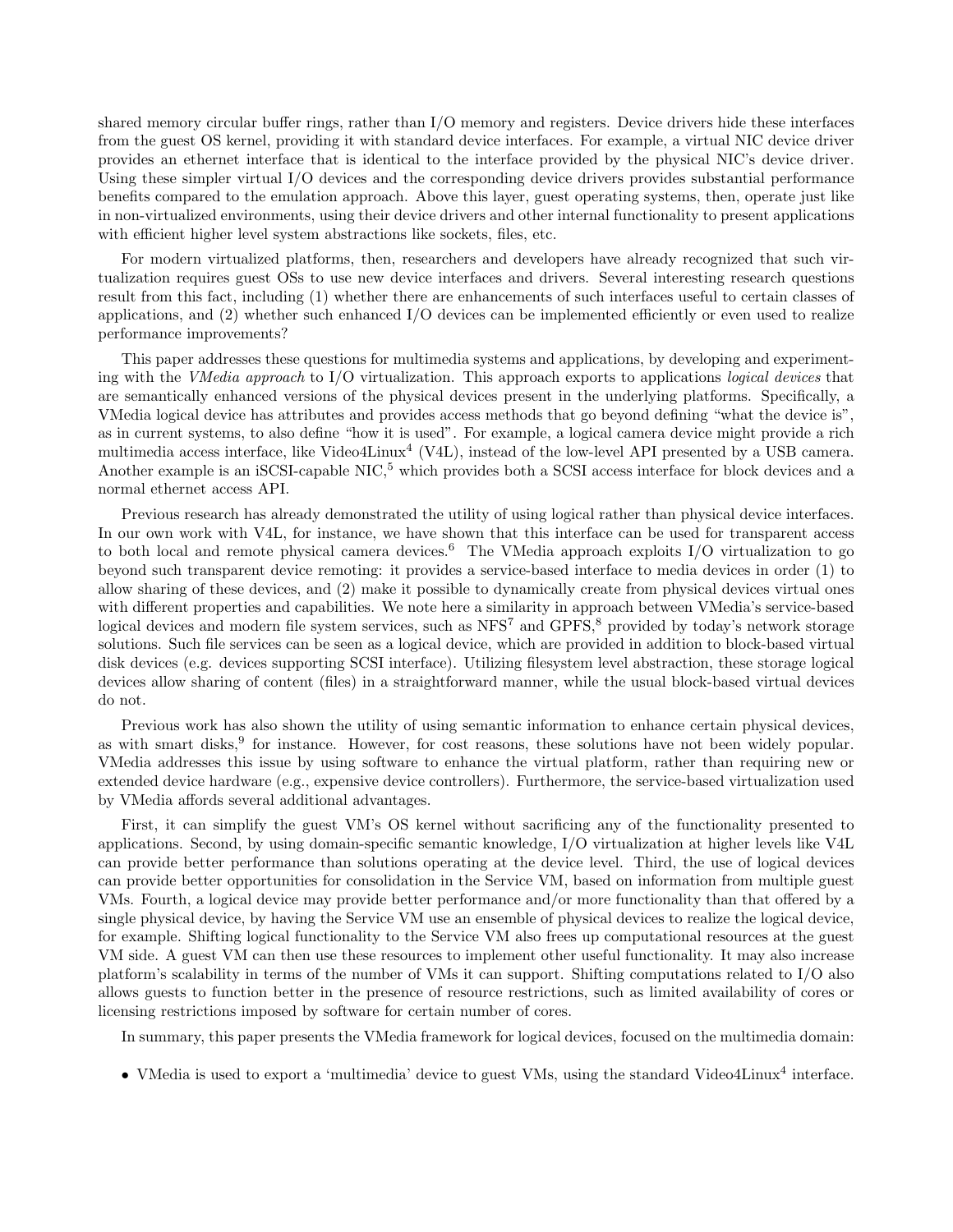• The multimedia device is implemented with software running in the Service VM, Dom0. By acting as a 'hub' for such logical virtual devices, the Service VM can provide enhanced multimedia services to guest VMs, with efficient and flexible device sharing, and offering new device capabilities.

Experimental results demonstrate the viability, utility, and performance of the VMedia approach and implementation. Multimedia device access can be performed by guest VMs via VMedia framework with low overhead  $(0.25ms)$  for an image capture of size  $320X240$ . Using semantic information, VMedia's low overhead virtualization solution allows multiple guest VMs to share a media device with minimal overhead ( $\gamma$ 8ms for 8 VMs, each requesting images of size 320X240), as compared to the alternative method of semantic-unaware sharing via time-division sharing, which can impose overheads of upto 8X of physical device access cost for 8 VMs. We also demonstrate the ability to implement logical devices as aggregations of multiple physical devices, again with very low overheads (0.21%).

#### 2. VMEDIA DESIGN AND ARCHITECTURE

VMedia Design. Unlike network and storage devices, which are virtualized via time- and space-sharing respectively, the rich semantics associated with multimedia devices make sharing at the device level more difficult. Web cameras and microphones, for instance, can be time-multiplexed among multiple VMs, but arbitration of the device will be difficult. For example, different VMs may want to change the attributes of the device in mutually exclusive ways. This means that the virtualization system must maintain a 'context' for the device per VM, and change the device to a particular context whenever the corresponding VM requests access. As a result, current virtualization solutions ensure that multimedia devices are used exclusively by one VM. Virtualization of these devices is done at a lower level, such as USB and PCI, and access is provided to a single VM as a passthrough.

The VMedia framework creates enhanced opportunities for sharing, by implementing logical devices that are accessed via a standard multimedia API, which is Video4Linux (V4L). Guest VMs' device drivers interact with the VMedia Service VM using a higher level API, again similar to V4L. VMedia's *virtual multimedia* device thus exported have several interesting properties. First, such a device need not be a simple mapping of the physical device that is being virtualized. In fact, additional interesting properties of a virtual device can be entirely implemented in software, an example being a virtual device that supports multiple palettes and image resolutions, while the physical camera supports only one of these. Second, device implementations can be entirely dynamic, using runtime code generation and extension techniques<sup>10</sup> and placing such extensions into Service VMs for shared use by all/some logical device users. Extensions may implement data transformations, for instance, to guarantee certain privacy constraints on the data captured by the device<sup>6</sup> or to provide data to end user applications in certain forms. Third and as explained next, multiple guests can efficiently share VMedia's multimedia devices, via its MediaGraph abstraction, described in detail in Section 2.3. The outcome is that a guest VM can be oblivious to how the physical device is being accessed, and that end users need not rely on complex applications hosted by guest VMs for such purposes.

The VMedia design also makes it possible to compose new virtual devices from multiple, possibly heterogeneous physical devices. For example, by using two similar camera devices and with appropriate phase lag, it is possible to support twice the frame rate than what could otherwise be afforded by a single device. As another example, a context sensitive camera device can be created using a camera and a microphone where an image is only captured in the presence of sound, else returning an image from a cache without capturing a new physical image.

VMedia Architecture The VMedia framework consists of two main components: (1) virtual multimedia devices and associated drivers running in guest VMs (client side), and (2) the VMedia runtime that executes in the Service VM, or Dom0 (server side). The VMedia runtime accesses the physical multimedia devices and provides guest VMs with access to the media data via virtual devices. Figure 1 depicts a high-level overview of these components.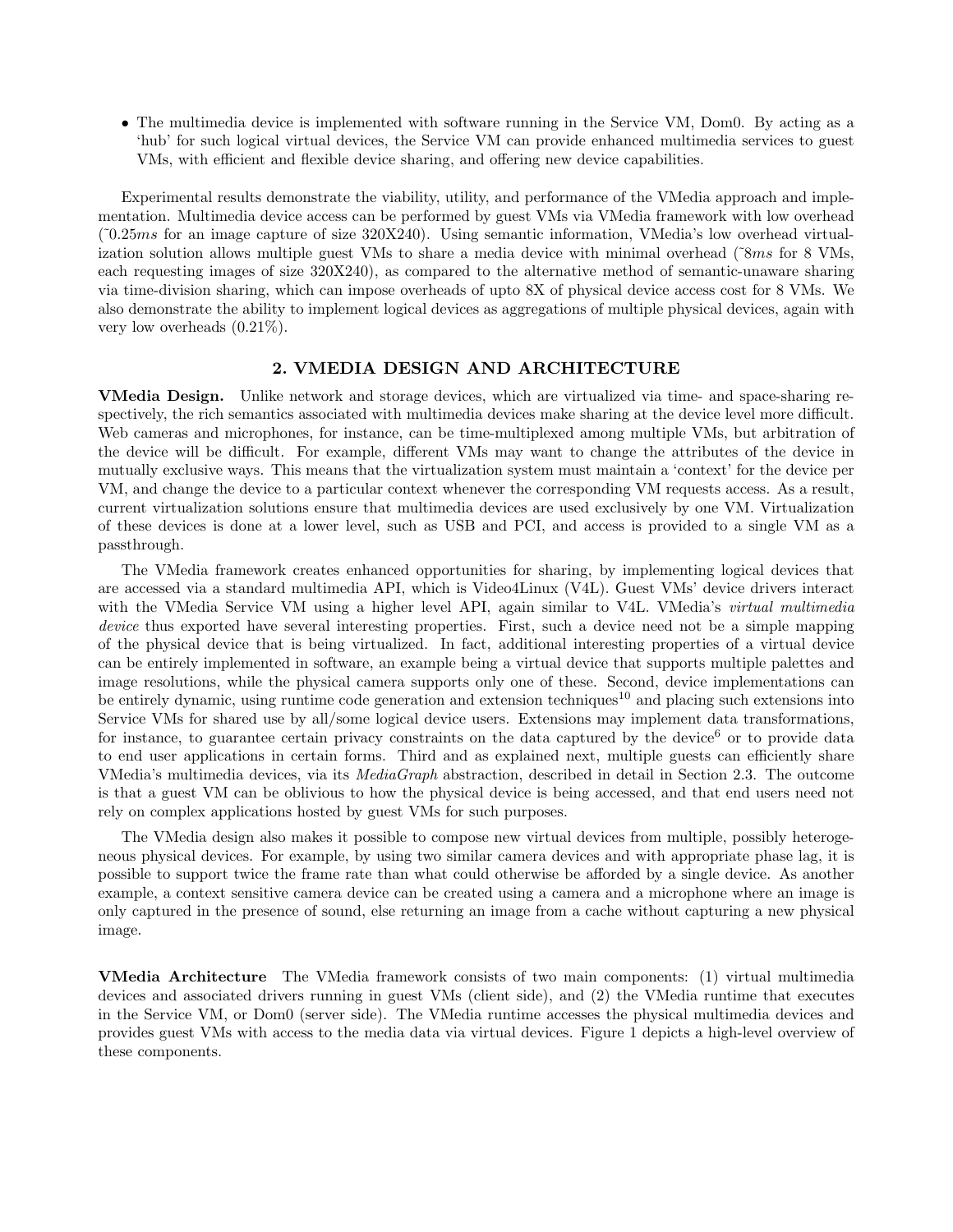

Figure 1. VMedia Architecture

# 2.1 Client Side Components

Client (Guest VM) side components include a virtual multimedia device and the corresponding kernel device driver. The virtual multimedia device is an extension of the virtual interface (VIF) abstraction presented previously.<sup>2</sup> The device is assigned a *unique ID* and consists of two message queues, each of which is a circular ring buffer. One message queue, called the *send queue* is for outgoing messages to the physical device, sent from the guest VM to the VMedia runtime. The other queue, called the *receive queue* is for incoming messages from the device, sent from the VMedia runtime to the guest VM. The simple API associated with these queues is as follows:

boolean isfull(send queue); size\_t send(send queue, message m); boolean isempty(receive queue); message recv(receive queue);

The functionality of this API is self-explanatory.

A pair of signals is associated with each queue. For the send queue, one signal is intended for use by the guest VM, to notify the VMedia runtime that the guest has enqueued a message in the send queue. The other signal is used by the VMedia runtime to notify the guest domain that it has received the message. The receive queue has signals similar to those of the send queue, except that the roles of guest VM and VMedia runtime are interchanged.

The kernel driver, called the VMedia frontend driver, registers a V4L device with the guest VM kernel. Applications running in the guest VM access the V4L device via V4L specific ioctls or file access system calls (e.g. read). These calls are converted into VMedia messages by the frontend driver, and sent to the other end via the send queue, where the backend component of the VMedia runtime receives them and performs appropriate actions. In response to these messages, the VMedia runtime may generate messages for guest VMs, which are received by the frontend via the receive queue. These messages in turn are mapped to application-specific calls. Table 1 shows the correspondence between key guest VM access API and VMedia messages. V4L-specific ioctls for VM API are capitalized. Also, VMedia messages in parentheses are receive queue messages, while others are send queue messages.

These messages do not carry media data themselves. All media I/O takes place via a pool of shared memory buffers shared between the guest VM and the VMedia runtime. These buffers can also be mapped directly in application address space, thereby allowing I/O with minimal copying.

The virtual devices we have implemented to date are those focused on the multimedia domain, supporting properties related to a video capture device, such as image size, image depth and palette, via the V4L interface. Properties for devices other than video, e.g. audio and VBI, can also be provided via this interface, and this is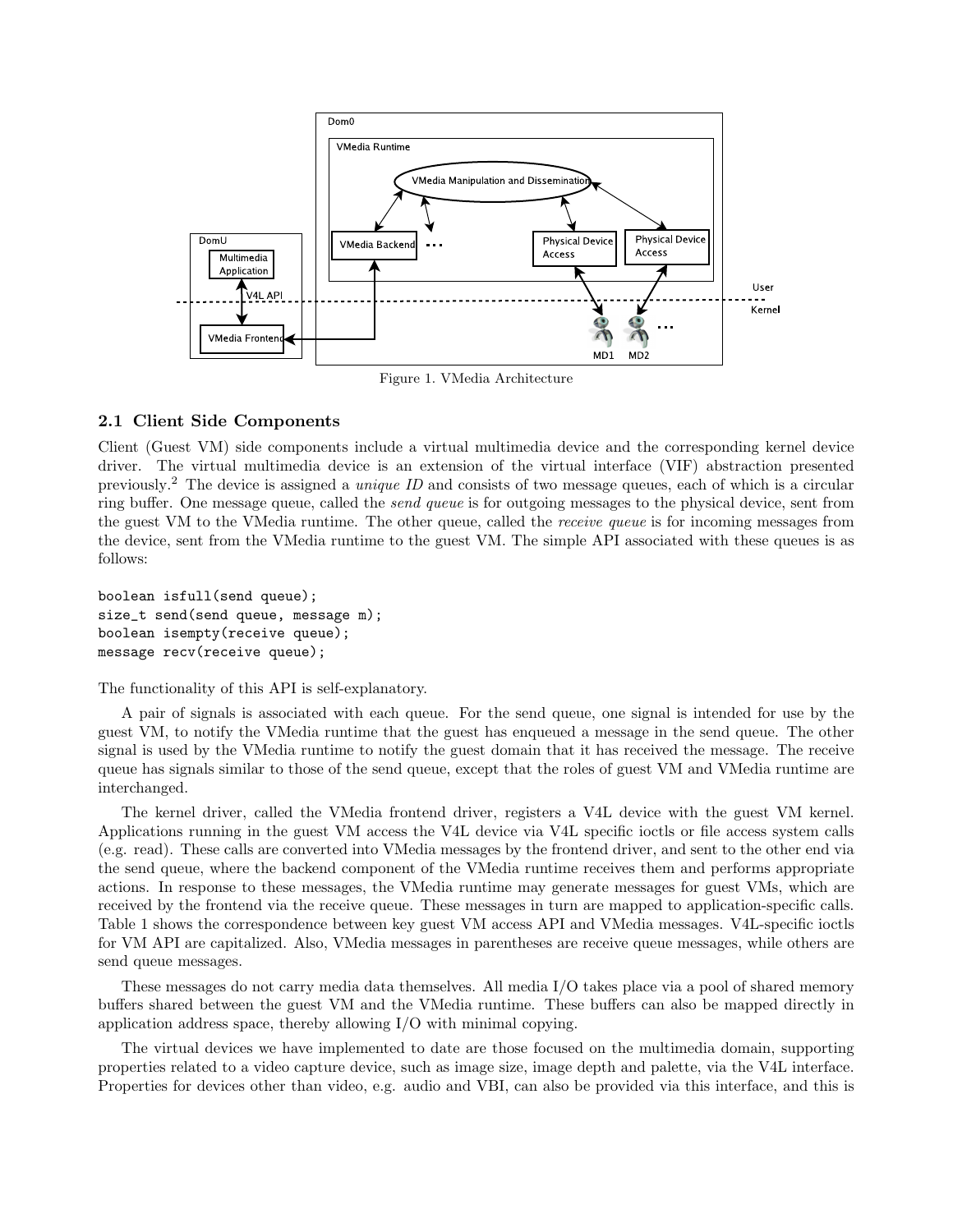| VM API-           | VMedia Message                |
|-------------------|-------------------------------|
| open              | SETSIZE, SETPALETTE           |
| read              | GETFRAME, (RECVFRAME)         |
| VIDIOCMCAPTURE    | SETSIZE, SETPALETTE, GETFRAME |
| VIDIOCSYNC        | (RECVFRAME)                   |
| <b>VIDIOCSWIN</b> | <b>SETSIZE</b>                |
| VIDIOCSPICT       | <b>SETPALETTE</b>             |

Table 1. Mapping between VM API and VMedia Messages

part of our future work. Virtual devices also support some VMedia-specific logical properties, such as orientation and quality, exported to applications via an extension of V4L API. These properties, along with the multimedia properties discussed above, are used by the VMedia framework to compose efficient and enhanced virtualized I/O solutions. Improved performance coupled with transparency to applications and to the guest VM's operating system are the potential outcomes of this approach, as shown in more detail in Section 4 below.

# 2.2 VMedia Runtime

The VMedia runtime realizes the self-virtualized I/O abstraction<sup>2</sup> with software resident in a Service VM. The runtime is responsible for:

- scalable and isolated multiplexing/demultiplexing of a large number of *virtual devices* mapped to one or more physical devices;
- providing a lightweight API to the hypervisor and guest VMs for managing virtual devices;
- efficiently interacting with guest VMs via simple APIs for accessing the virtual devices; and
- implementing multimedia domain-specific extensions that enable semantically enhanced logical virtual devices.

These functionalities can be broadly categorized as 'management' and as 'I/O virtualization'. For a virtual multimedia device, management functionality is provided to the hypervisor and to the guest VM using the device. In addition to obvious management actions like device creation and removal, the VMedia runtime provides additional, domain-specific reconfiguration functionality. For example, a video capture device may allow changes in image properties, such as colormap (color or grayscale), image depth and image size itself. The application running on the client side may request these changes, which in turn are sent to the VMedia runtime as management actions by the client side driver. The runtime makes appropriate changes in the properties associated with the virtual devices, along with any changes that may be necessary related to the I/O processing in order to satisfy these. For example, if the image size requested of a virtual multimedia device is different than that of physical device, an appropriate scaling filter may be installed in order to meet this mismatch. These reconfiguration actions are discussed in detail in Section 2.3.

The key functionality of the VMedia runtime is to implement I/O virtualization via sharing of physical multimedia devices among multiple virtual devices. The runtime utilizes semantic knowledge of virtual devices in order to perform this sharing. Since the runtime knows about the multimedia properties of the virtual device, e.g., the direction of I/O (input vs. output), type of content (such as image and audio), information about content (such as image size and colormap), it can use these properties in order to build an *information* flow from physical devices to virtual devices. For example, for input multimedia device, such as cameras, images, rather than bytes, are sent to virtual devices.

The VMedia runtime is composed of multiple entities that jointly realize the functionalities described above. These entities can be categorized broadly as (i) Physical Device Access, (ii) Virtual Device Backend, and (iii) Media Manipulation and Dissemination.

Physical device access entities implement the media device-specific methods for obtaining media data from or sending media data to the physical device, one entity per device. For example, the data could be obtained from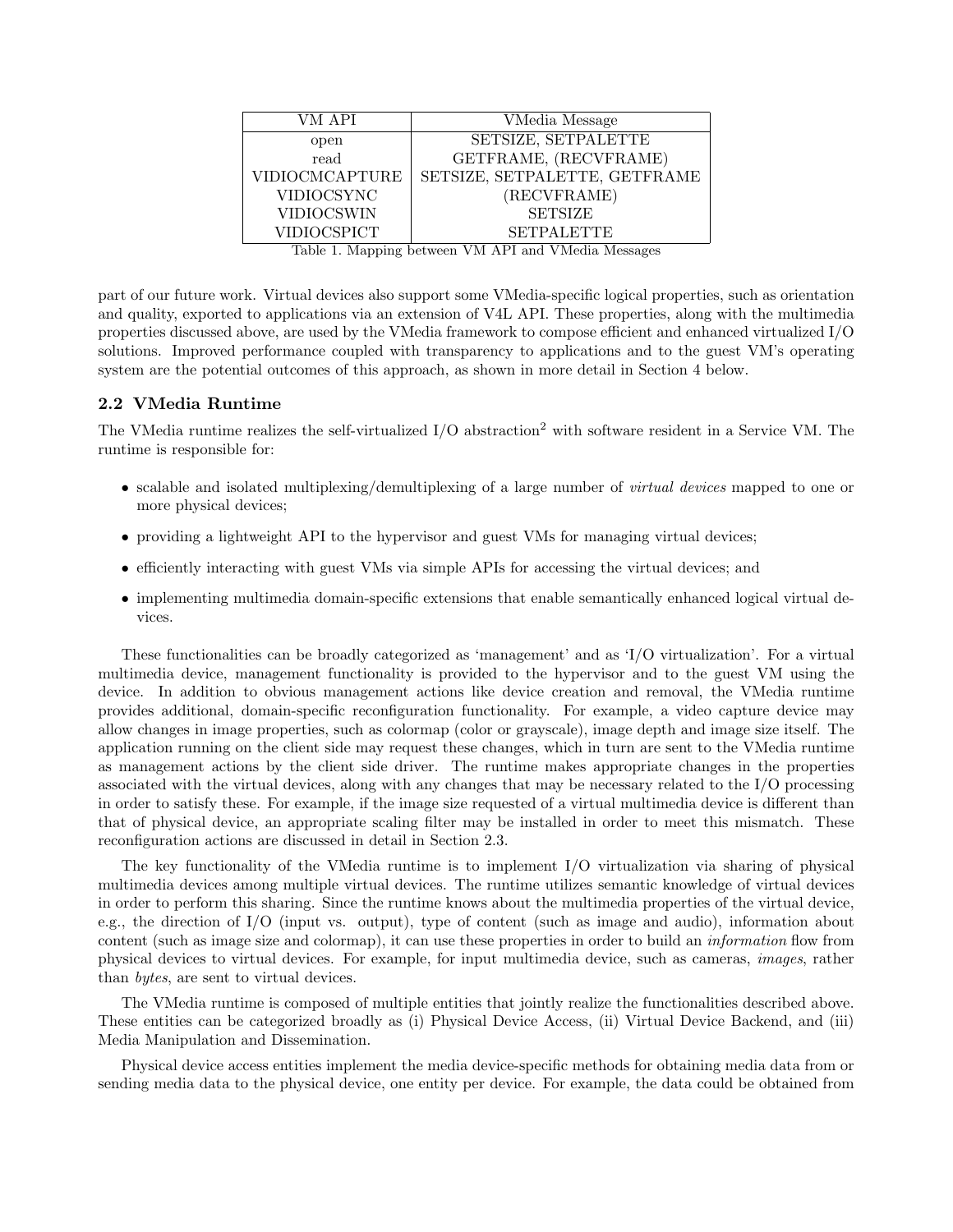the USB based camera via a V4L-based device driver, or it could be obtained over the network if the camera is attached to a remote device, such as a cellphone connected to the host system via USB, bluetooth, or wireless. Depending on the type of device and how it is connected to the host system, the latency and throughput of media data will vary.

Corresponding to every guest VM frontend, the VMedia runtime contains a backend entity. These form a point-to-point connection with the frontend, and merely work as a gateway of information from (to) guest VMs to (from) VMedia runtime.

For input devices, such as cameras, captured media data from device access entities is provided to the VMedia manipulation and dissemination component (VMediaMD), where this data is transformed if required and is disseminated to the virtual device backend(s), which then flows to the guest VM frontend. For output devices, such as speakers, media data received from the guest VM is provided to the VMediaMD, where it is transformed if required and is provided to the appropriate physical device access entity for output. Currently, the VMedia framework only supports input devices, and hence, the remainder of this discussion is limited to these devices only.

The control flow for input multimedia devices (e.g., image capture requests and property changes) is similar to that of media data flow for output devices, with some exceptions. Management control requests may change the VMediaMD component itself. For example, if a virtual camera device requests a grayscale palette, the VMediaMD component may need to add another component to provide this functionality. Further, depending on the sharing of physical devices, if there is a common property/functionality required by all virtual devices and if it can be directly provided by the hardware, this control flow may reach the physical device access components themselves. Some of the management control decisions may only be taken at the service VM level itself, such as the orientation of the physical device.

I/O control requests go through a minimal path of the VMediaMD component, mostly providing arbitration. Arbitration decides which of the physical device access entities should receive this request (there may be more than one). VMedia-specific logical properties can also be used for arbitration. For example, a guest VM may indicate its preference for a certain viewing area via *orientation*. The arbitration logic matches this preference to one or more physical devices. Arbitration also decides whether it is necessary to forward a request to a physical device, since it may already be involved in the I/O. The request is only forwarded if it is not.

Media sharing in VMedia is governed by a simple arbitration principle – any request received from the guest VM during the time when a media capture I/O is pending can be satisfied from the result of this capture. Hence, if multiple VMs issue capture requests simultaneously, the capture is performed only once and the result is distributed to all VMs. This type of device sharing is a special case of space sharing, where a device can be shared by all virtual devices at all times due to the *semantic* properties of the device.

#### 2.3 The MediaGraph Abstraction

Abstractly, the VMedia runtime entities described above and the control and data flows implemented by them form a di-graph structure, termed MediaGraph. This graph is built to meet the properties specified by end user applications for the virtual multimedia devices they are using. Specifically, the MediaGraph implements efficient media dissemination by consolidating common computations and by reducing communication costs via data filtering. Moreover, the MediaGraph abstraction is dynamic – it can be modified when new virtual devices are added and/or when the properties of existing multimedia devices are modified. Such modifications are triggered by configuration events generated by guest VMs and/or by monitored changes to devices.

Physical device access entities and virtual device backends form the edge vertices of the MediaGraph (sources and sinks, respectively), whereas VMediaMD entities form the internal vertices. These internal vertices correspond to various arbitration and transformation functions. Transformation functions perform the necessary conversions from the media format provided by the physical sources to formats desired by the backend at the guest VMs, and directed edges in the MediaGraph represent the control and data flows.

A sample MediaGraph is shown in Figure 2. As seen in the figure, the cameras, represented by the source nodes  $S_1$  and  $S_2$ , generate image frames, that are then sent to the transformation nodes  $T_1$  through  $T_4$ , that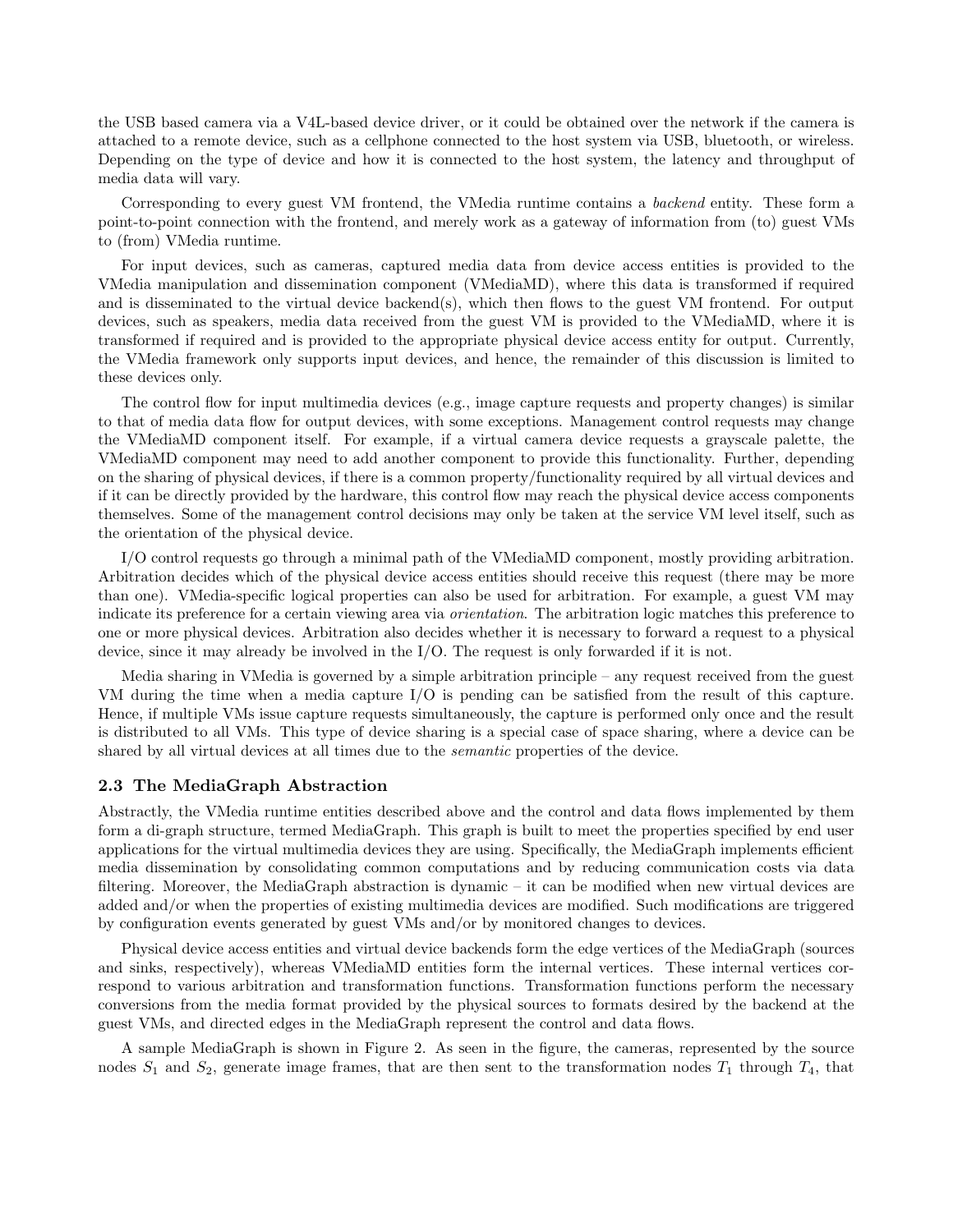

Figure 2. An Example MediaGraph

perform transform operations on the images and send the final outputs to the backend nodes  $K_1$  through  $K_4$ , which provide the processed images to the multimedia guest VMs.

The MediaGraph abstraction enables efficient sharing of the multimedia content by avoiding redundant transformations that may be required by multiple sink nodes (backends) in order to support the properties. For instance, the graph shown in Figure 2 combines the common transformation  $T_1$  for backend  $K_2$ ,  $K_3$  and  $K_4$ , thereby reducing the overall cost paid by the VMedia runtime. Next we describe an algorithm to maintain the efficient sharing when a sink node is added or deleted for a MediaGraph containing single source node.

Maintaining the MediaGraph for Efficient Sharing of a Single Source The amount of computation required to carry out the transformations in the MediaGraph is dependent on the topology of the graph. For instance, if the source image needs to be transformed into a grayscaled and scaled down image in order to serve a VM, performing the grayscaling prior to the scaling down operation involves extra computation than performing the other way round (since the grayscaling is applied on a larger image). Further, the structure of the MediaGraph is dynamic, due to addition/deletion of sinks, and also due to changing content parameters (e.g., resolution, color depth, etc.). In this work, we use a greedy algorithm to build and maintain the MediaGraph, in response to changes in the sinks.

To select the sequence of transformations to be performed in the graph, we group its transformation actions along the various parameters that define the content, and further define an ordering relation among the parameters within each group. For any two parameters  $a$  and  $b$  within a group, we define the ordering relation  $a < b$  if the information content in b is more than that in a. Using this relation, for instance, we can define the depth of the image with the ordering  $8bpp < 16bpp < 32bpp$ . The groups themselves are ordered in the graph in such a manner that data reducing operations (like scaling down, for instance) are closer to the sources than data increasing operations, in order to minimize the computation costs. The multimedia content at any node can thus be represented using the n-tuple  $\langle a_1, a_2, ..., a_n \rangle$ , with each tuple corresponding to a group, and  $a_1, a_2, etc.$  each represents the parameter within its group. As discussed previously, the groups themselves are ordered in non-decreasing order of computational complexity, to minimize the amount of processing carried out in the transformations. An example 3-tuple is <resolution, depth, grayscale/color>.

When a virtual camera is opened by a process in a guest VM, this action is translated to an addition of a sink corresponding to the VM, to the MediaGraph. Conversely, when the virtual camera is closed by the process, or if the guest VM is destroyed, the corresponding sinks are deleted from the graph. On the addition (Algorithm 1) of a sink (with desired content parameters  $\langle r_1, r_2, ..., r_n \rangle$ ) to a source node with parameters  $\langle s_1, s_2, ..., s_n \rangle$ , a check is performed to see if any of the desired parameters exceed the source parameters (line 2), and if so, the source parameters are updated to the maximum of the existing and the desired parameters (line 3), with all other transformations updated accordingly (lines 4-7). Next, the graph is traversed starting from the source node to find a maximal match of the desired parameters among those of the existing transformations (lines 9-12), and finally the sink is connected to this node via necessary transformations (lines 13-20).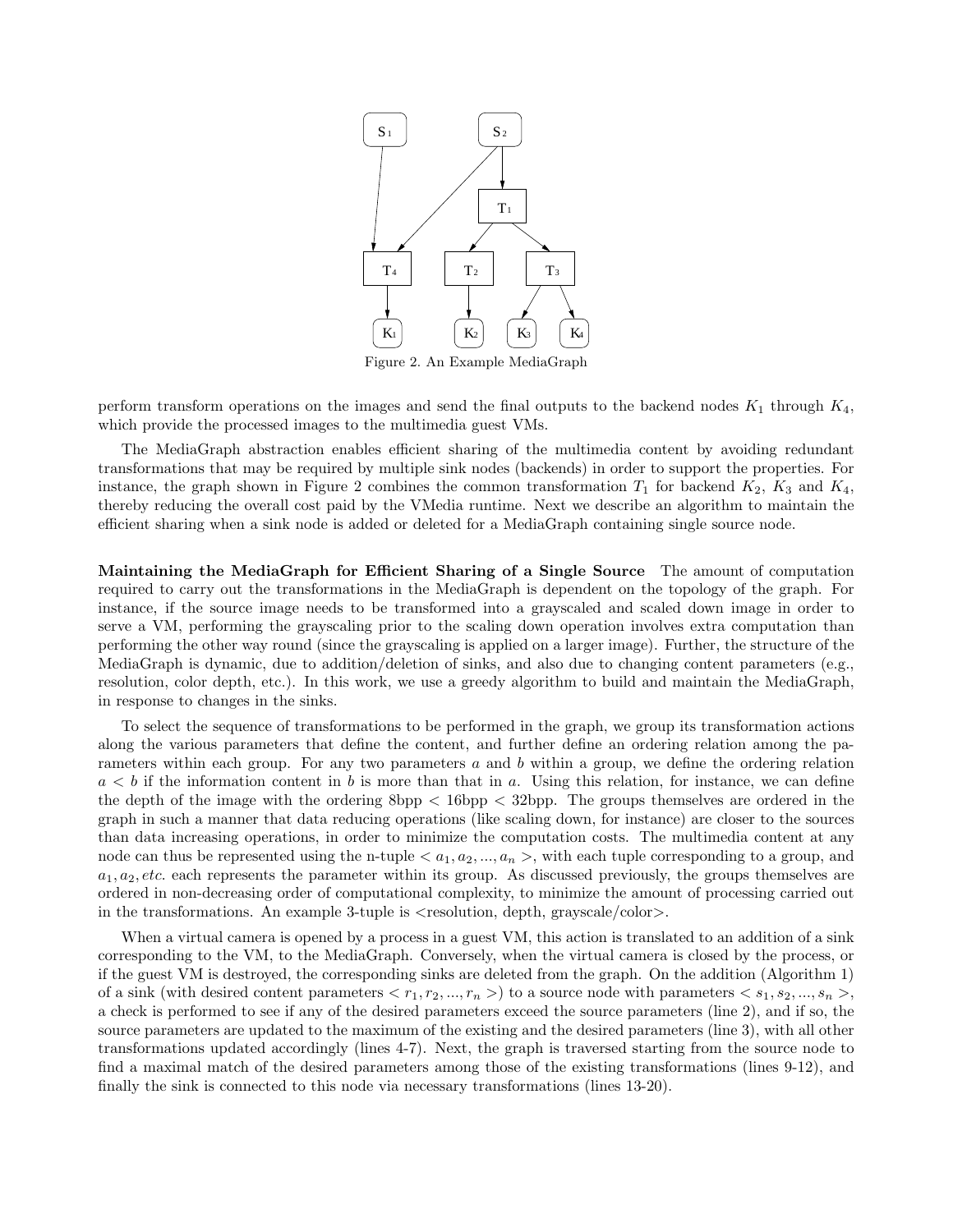Algorithm 1 Addition of a sink

1: Let the sink's required parameters be  $\langle r_1, r_2, ..., r_n \rangle$ , and the source parameters be  $\langle s_1, s_2, ..., s_n \rangle$ . 2: if  $\exists k, 1 \leq k \leq n$ , such that  $r_k > s_k$  then 3: Change the source's content to match  $\langle max(r_1, s_1), max(r_2, s_2), ..., max(r_n, s_n) \rangle$ , where  $max(a, b) = a$ , if  $a > b$  and b otherwise 4: for all  $j, 1 \leq j \leq n$  do 5:  $s_j \leftarrow max(r_j, s_j)$ 6:  $\forall$  transformation node N if  $input(N) \neq s_j$ , change the transformation so that  $input(N) = s_j$ 7: end for 8: end if 9:  $N \leftarrow sourcenode, j \leftarrow 0$  {Now,  $\forall k, 1 \leq k \leq n, r_k \leq s_k$ } 10: repeat 11: parentnode  $\leftarrow N, j \leftarrow j + 1$ 12: **until** ∀N, such that  $parent(N) = parentnode$ ,  $output(N) \neq r_j, \forall j, 1 \leq j \leq n$ 13:  $currentnode \leftarrow parentnode$ 14: for all  $j, 1 \leq j \leq n$  do 15: if  $r_i < s_i$  then 16: Create a transformation node T, such that  $input(T) = s_j$ ,  $output(T) = r_j$ 17: Connect current node to T, such that  $parent(T) = current node$ 18:  $currentnode \leftarrow T$ 19: end if 20: end for 21: Connect sink to currentnode

Deletion of a sink (Algorithm 2) begins with removing the sink node from its parent (line 1), and then traversing towards the source node until all unnecessary transformation nodes (those that serve no other nodes) are removed (lines 2-3). Finally, it is determined if the source's parameters can be lowered due to the removal of the sink, (lines 5), and if so, carried out (lines 6-11).

Changing a sink's parameters results in the actions of the deletion of the sink node from the MediaGraph, followed by an addition of a sink node with the new parameters.

#### Algorithm 2 Deletion of a sink

```
1: Disconnect sink from parent(sink), set current node \leftarrow parent(sink)2: while |children(current node)| = 0 do
 3: Delete currentnode, set currentnode \leftarrow parent(current node)4: end while
 5: if currentnode = sourcenode then
 6: while |children(sourcenode)| = 1 and the child is not a sink node do
 7: Set N \leftarrow child(sourcenode)8: Change source's parameter s_i to output(N) for appropriate j
 9: Delete node N
10: \forall T, such that parent(T) = N, connect sourcenode to T
11: end while
12: end if
```
# 3. IMPLEMENTATION DETAILS

The VMedia runtime is implemented as a user space application in the Service VM (Dom0) which completely encapsulates the I/O virtualization for the multimedia devices. Backend entities communicate with the frontends in guest VMs via Xen HV-specific communication mechanisms, which provide for the shared message queues and signaling. Different physical device access entities are run as separate threads to provide maximize concurrency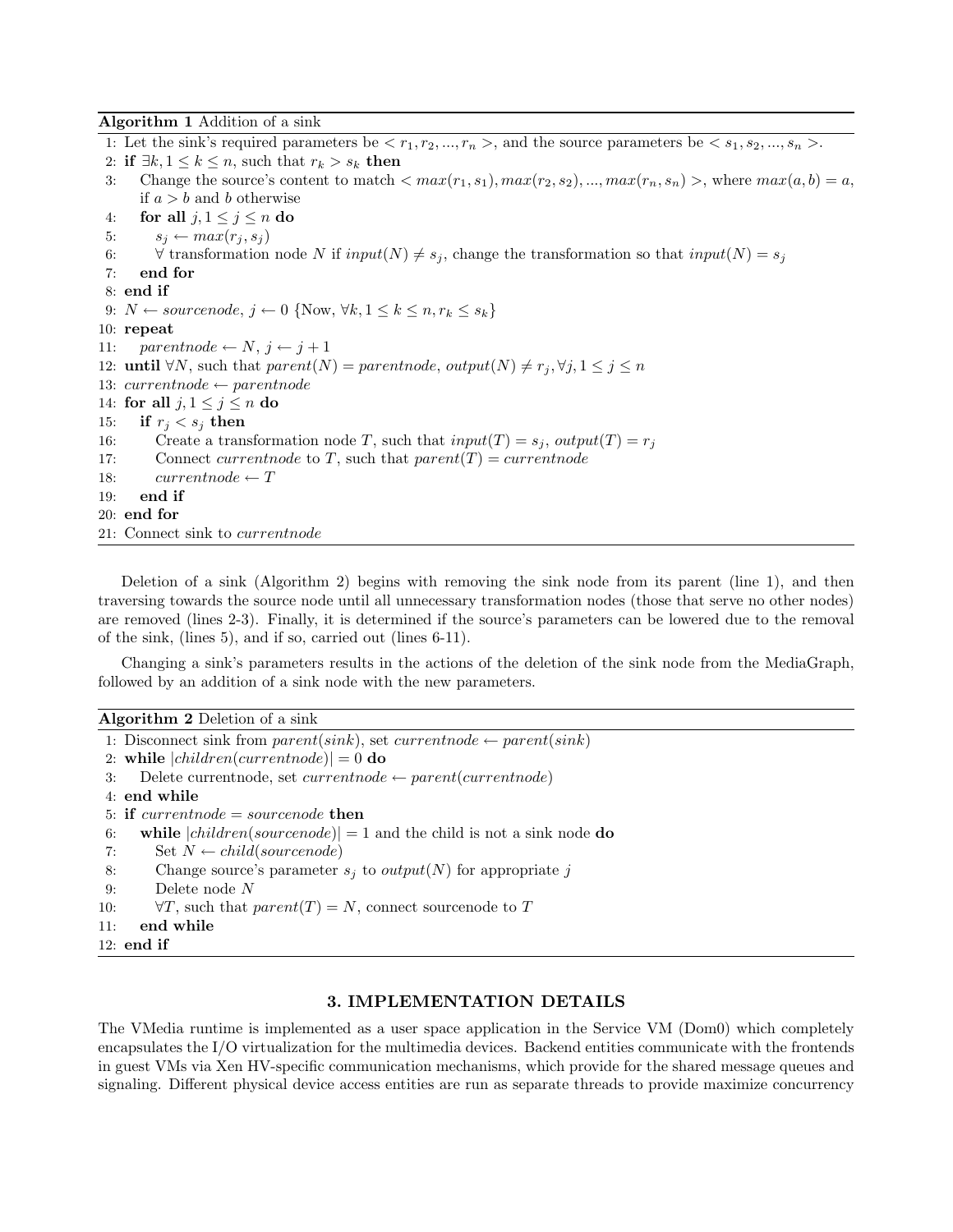in the runtime. These threads use device-specific methods for I/O. For example, for a USB based camera, the corresponding thread uses V4L ioctl calls for image capture, similar to applications such as  $\text{cam}E^{11}$  For a cellphone based camera, the corresponding threads communicates with a server process running on the cellphone that provides images over network.

For information dissemination between these edge nodes of the graph and to implement VMediaMD entities, the runtime utilizes an event-driven middleware, called EVPath.<sup>12</sup> EVPath allows data flow as events among nodes of an overlay termed stones. Stones can perform event processing, and can can transform an input event to an output event, possibly of different type, before passing it on to another stone. Stones can also perform routing decisions based on the event contents. This allows EVPath to perform content adaptation, which is required to support the logical functionality provide by VMedia.

The VMedia framework allows two types of logical functionality – one encoded in the V4L attributes of the virtual device itself, e.g. image size and colormap, the other completely based on guest VM. In the former case, the VMedia runtime installs well-defined processing entities as stones in the MediaGraph. For example, if the image size of a virtual device is smaller than the physical device, a stone containing a scaledown filter is installed in the MediaGraph. Other filters, such as crop and grayscale, are installed in a similar fashion. VMedia also allows further predefined logical functionality via the extension of V4L attributes. For example, a virtual camera device may provide image data in specific image formats, such as JPEG and PNG. These functionalities can be provided in a manner similar to the earlier ones. These image processing-specific functionalities are implemented using the imlib<sup>13</sup> library.

### 4. EXPERIMENTAL EVALUATION

We evaluate the VMedia framework on a desktop system with 3.2GHz dual-core Pentium-D processor and 3GB of RAM. To this machine are attached a Kensington SE401 USB-based camera, and a second Motorola e680 cellphone with a built-in camera. The e680 cellphone runs the Linux 2.4.20 kernel and is connected to the desktop via USB. The camera communicates with the desktop using the TCP/IP protocol, supported by a virtual network driver over USB stack. Service VM (Dom0) running VMedia runtime is allocated 512 MB RAM and one of the physical CPUs, and runs the Linux 2.6.16 kernel. Other CPU is shared among guest VMs, as determined by Xen's scheduling policy. The VMM virtualizing the desktop system is Xen version 3.0.3.

#### 4.1 Overheads of VMedia Framework

This set of experiments quantifies the overhead of multimedia virtualization via the VMedia framework, measured as the difference between the latency of image capture experienced by a guest VM from the virtual multimedia device and the latency of image capture experienced by the VMedia framework from the physical device. This overhead includes the cost of transformations performed on the media data (computation), and its dissemination to virtual device frontends (communication). The content is delivered only to those virtual devices that request it, even if these virtual devices share some (or all) of the VMediaMD components with other devices that did not request it. For these experiments, the image properties (size, palette etc.) for virtual and physical media devices are kept the same, so the only overhead incurred is due to dissemination.

The scalability of VMedia is demonstrated by increasing the number of VMs and measuring the amortized overhead. As number of VMs are increased, transmission costs of VMedia runtime increase as media data needs to be disseminated to more and more VMs. However, the latency of image capture as experienced by a guest VM depends on the amount of sharing, as the cost of a physical I/O gets amortized over multiple virtual I/O requests. To capture this sharing effect, we only account for the net positive overhead experienced by a guest VM, which includes VMedia's dissemination cost. We average over all net positive overheads experienced by N VMs sharing a physical device, and report it as amortized overhead. The overall cost of virtualization also increases due to scheduling, since context switching of VMs is required on a single CPU. In future multi- and many-core systems, the scheduling costs will be smaller, or even negligible, if there are enough physical CPUs.

We compare the VMedia overhead with a *time-sharing* approach of virtualizing the multimedia device. In this approach, every guest VM image capture request results in a image capture from physical device. In the presence of no contention, this approach is comparable to VMedia. However, in case when multiple VMs require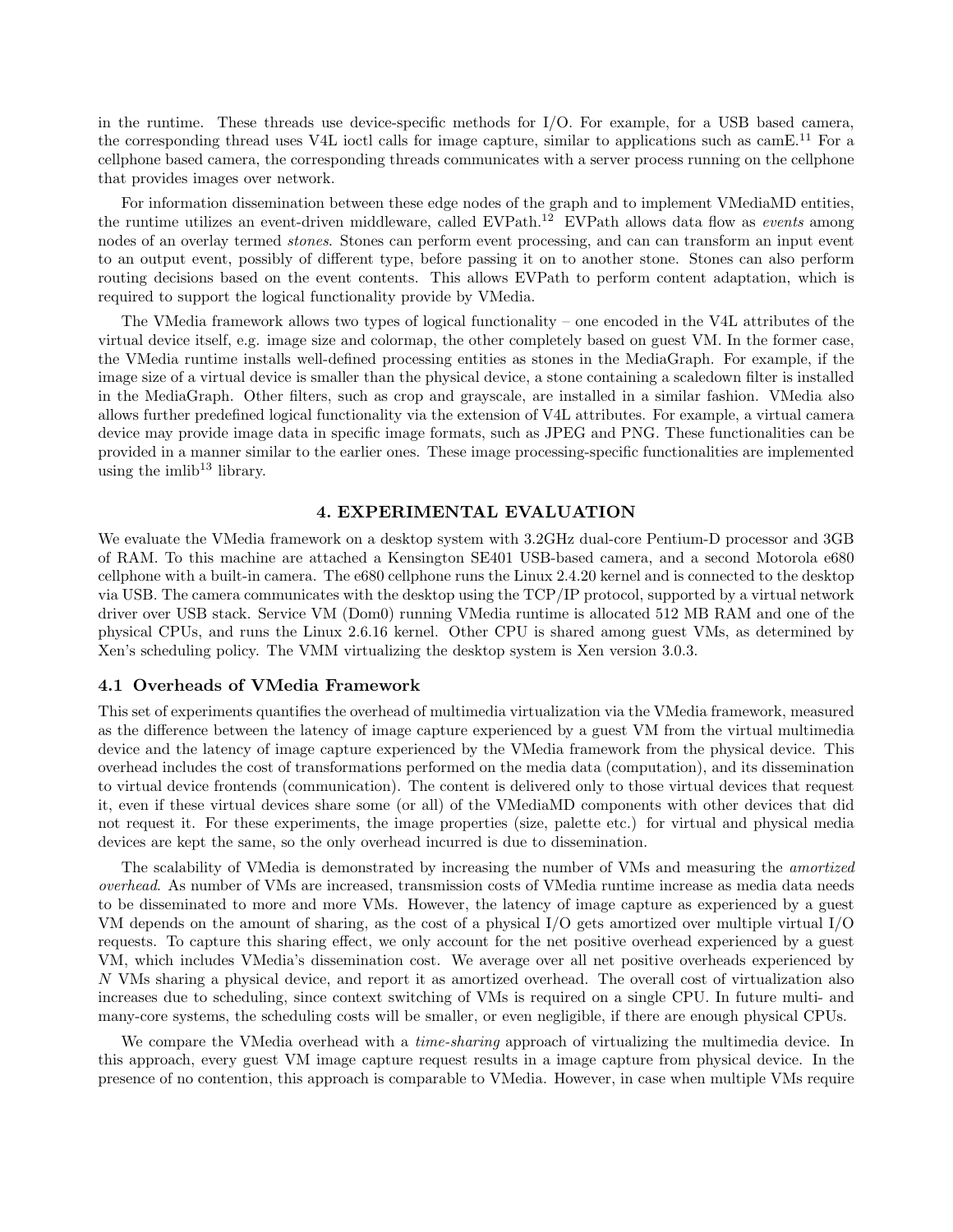

Figure 3. Comparative evaluation of VMedia and Time-sharing Approach.

access to the media device, the overhead of this approach not only includes communication of media data from the service VM, it may also include image capture latency from physical device for another VM. The overhead of this approach, hence, is always positive, and we report the average overhead per request.

We evaluate both VMedia and time-sharing approaches in two scenarios. In one scenario, termed 'nowait', VMs successively request image capture from virtual devices without any wait between them. In another scenario, termed 'random-wait', a VM waits a random amount of time between [0, 1] seconds before making another request.

Figure 3(a) compares the overheads of VMedia and time-sharing approaches. For a single VM, the overhead of both the approaches are negligible. However, as the number of VMs increase, the overhead of time-sharing approach increases rapidly, including multiples of physical capture time as a factor, in both 'no-wait' and 'randomwait', with latter being slightly better than the former. The overhead of VMedia approach also increases, but only due to the communication cost of VMedia and context-switching cost of VMs. Both of these overheads are small when compared to the physical capture time. The overall overhead of I/O for an image capture from the virtual device with increasing number of guest VMs becomes as high as ˜25% of the overall virtual device capture cost.

For each scenario, we also present the *sharing factor*, which demonstrates the underlying approach's ability to share the device, the higher the better. This factor is calculated as  $\frac{\sum_{i=1}^{N} \text{ captures from virtual device i}}{\text{ captures from physical device}}$ , N being the number of guest VMs. Figure 3(b) compares the sharing factor for different virtualization approaches in two scenarios, as mentioned earlier. For perfect sharing, the sharing factor should increase linearly with increasing number of guest VMs. However, due to high context switching costs, we observe the best case sharing factor to be ˜8. The sharing factor of time-sharing approach is always 1, since every virtual capture request results in a physical capture request. The VMedia approach attains best sharing factor for the 'no-wait' case, while the sharing factor reduces as the contention for the physical device is reduced in the 'random-wait' case.

These results show that the VMedia framework shares physical devices efficiently, which in turn contributes to its performance and scalability. Further, using higher level 'V4L' requests, the no-sharing passthrough type virtualization for a single VM can be achieved at a lower cost than, e.g., using USB level requests<sup>14</sup> – where every single USB level request adds an overhead of about 25%.

## 4.2 Enhanced functionality sharing

Results in the previous section demonstrate the performance benefits derived from device sharing and the consequent amortization of I/O costs. However, using MediaGraph, the VMedia framework affords further benefits by sharing at the *logical* level. To demonstrate the benefits of enhanced sharing via the MediaGraph, we construct the following scenario. Four guest VMs are created in Xen – two VMs, VM1 and VM2, require images of size 640x480, while VM3 and VM4 require images of size 160x120. VM4 also requires grayscale images. We compare two approaches to sharing – the naive way, where the VMedia framework only shares the physical device and any transformations are performed by the guest VMs themselves and the enhanced way, where the VMedia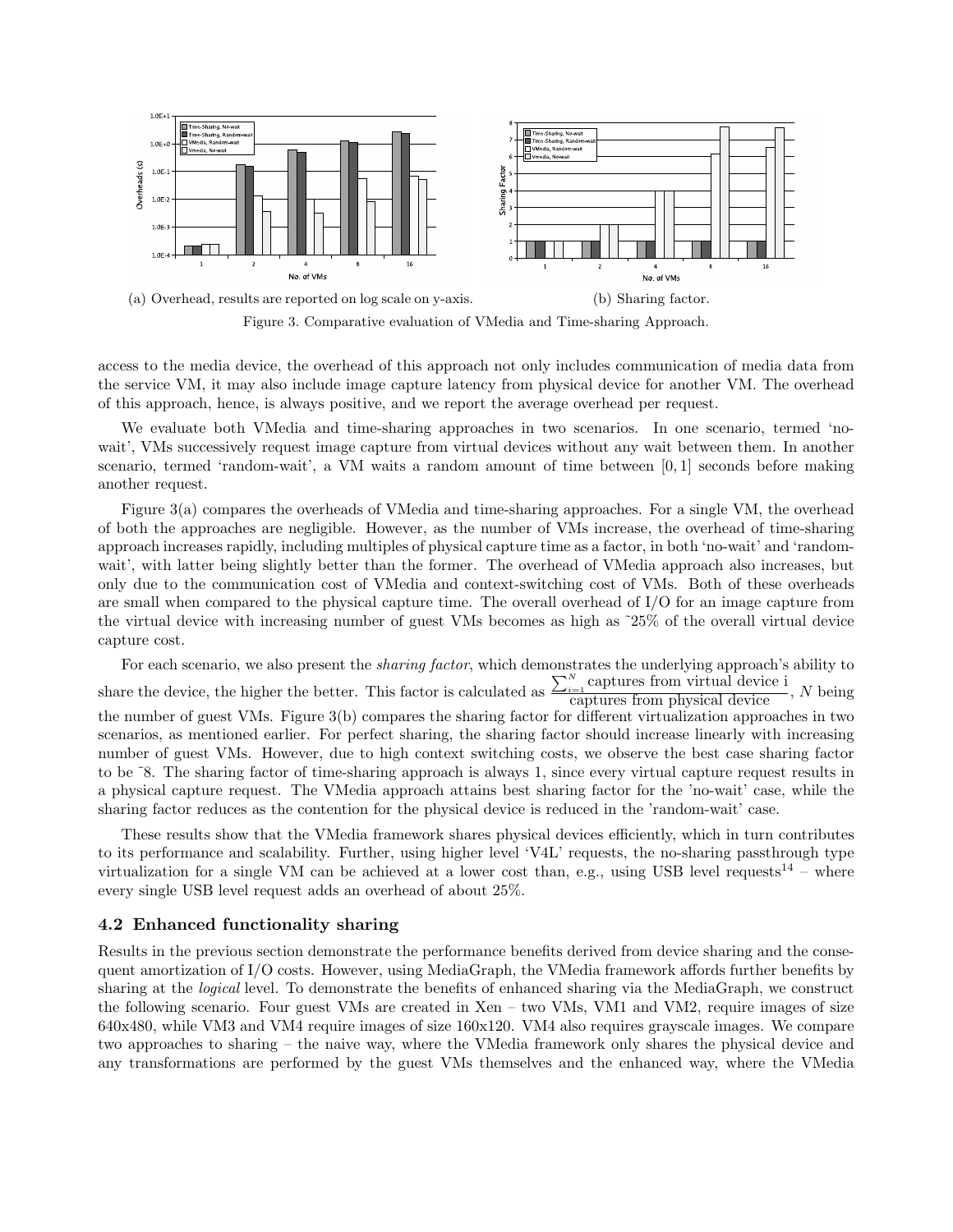

framework also performs any required transformations. These transformations are derived by the framework based on the parameters of the virtual devices, namely image size and color palette.

In this case, since the MediaGraph reduces the amount of redundant transformations performed, we expect to see lower processing costs. As shown in Figure 4, since all transformation-related processing is performed in the Service VM with the MediaGraph, we see a higher cost. In the naive sharing case, the images are simply sent to all VMs. However, the guest VMs perform all of the transformations in the latter, which is completely absent in the former. The overall costs, as shown in the figure, are almost 50% lower due to elimination of redundant computation.

## 4.3 Dynamic Restructuring of MediaGraph

In this section, we quantify the overheads of VMedia framework associated with dynamic restructuring of MediaGraph. Restructuring is performed in response to the management actions performed on the virtual media devices. These actions include opening and closing of devices, and changing their properties, such as image size and color palette, via ioctl calls. The framework translates these actions into MediaGraph modifications, as described earlier in Section 2.3. The modifications require creation and removal of nodes from the graph, which in turn require EVpath stones to be added/removed.

We measure the cost associated with a management action as 1) the time it takes VMedia runtime running in dom0 to carry out the modifications, and 2) the amount of change in the MediaGraph resulting from these modifications. Since the removal of stones takes significantly less time compared to their additions, we only consider the number of stone additions as the metric for the amount of change in the MediaGraph. Figure 6 depicts these results. On x-axis, we vary the number of VMs (and hence the number of virtual devices). Each VM performs 100 management actions related to device property changes. Each action is drawn randomly-uniformly from a set of 5 such changes - 3 related to image size changes and 2 related to color palette changes. Each VM also waits for a random amount between [0, 1000) milliseconds, between two consecutive actions.

Results demonstrate that with increasing number of VMs, the average cost per action decreases, since the cost of MediaGraph change could be amortized over actions from different VMs. Also, the amount of change required for MediaGraph increases sub-linearly. Put differently, the amount of change per management action decreases with increasing number of VMs. This explains the decreasing average cost of management actions.

# 4.4 Enhanced Logical Devices via Multi-Device Aggregation

Depending on the requirements of a guest VM and the availability of physical devices, certain services can be composed that allow a guest VM improved quality of service. For example, if a guest requests a wide image (of aspect other than regular 4:3), VMedia can aggregate images from multiple cameras either horizontally and/or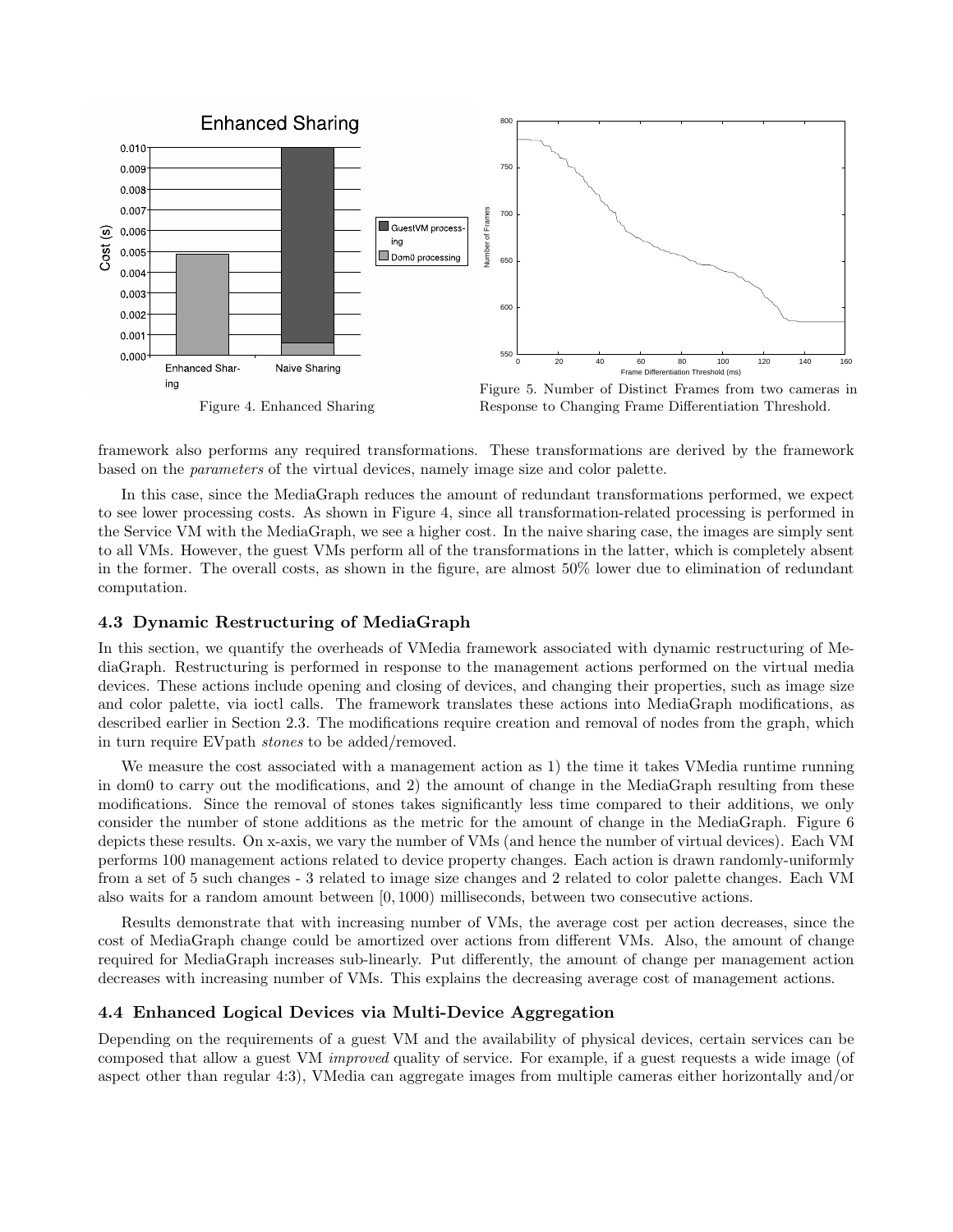

Table 2. Cost components for Multi-Camera Aggregation via Concatenation

vertically. Similarly, if a better resolution image is required, e.g. 640X480, but physical cameras can only provide 320X240, four such cameras can be aggregated. This is better than just using scaling – since it will not result in any quality loss. This can be further extended with additional processing to create a video wall.<sup>15</sup> Table 2 shows the microbenchmarks for a virtual camera device created by the concatenation of two cameras, the USB camera and the cellphone camera. The cost of physical device capture is taken as the maximum of these two devices, which corresponds to the cellphone camera. VMedia framework overhead includes the concatenation transformation action and the communication cost, and is very small compared to I/O latency.

Another example of aggregation is to use multiple media capture devices, possibly with a phase lag, in order to minimize the average latency of media access to guest VMs, where these devices are sampling the same environment. For example, for a single continuous image source with interframe latency L, average latency for capturing an image is  $L/2$  – assuming accesses arrive randomly over a uniform distribution. However, by using two such image sources, and running then with phase lag  $L/2$ , the average latency can be reduced to  $L/4$ , effectively doubling the frame rate. To demonstrate the viability of this approach, we use two cameras, one USB and one cellphone camera, to capture frames in parallel, in a time period T, and timestamp them. The latency of frame capture from USB camera is ~200ms, while from cellphone camera, it is ~600ms (~300ms of which is the core physical capture latency on cellphone and rest of it is the network transfer over USB to desktop machine.) Next, we coalesce i'th frame from device 1  $(f_{i,1})$  and j'th frame from device 2  $(f_{j,2})$ , iff  $|T_{f_{i,1}} - T_{f_{j,2}}| < \delta$ , where  $\delta$  is the frame differentiation threshold. This threshold quantifies the difference in media content, and hence the value, provided by successive frames captured by different devices. At lower values of frame differentiation threshold, the added value of extra frame is less. The resultant number of frames denote the valuable content. We plot the resultant number of frames obtained in a 2 minute time-period against different values of  $\delta$ , as shown in Figure 5. The result shows that the aggregate device can achieve more distinct frames than a single camera,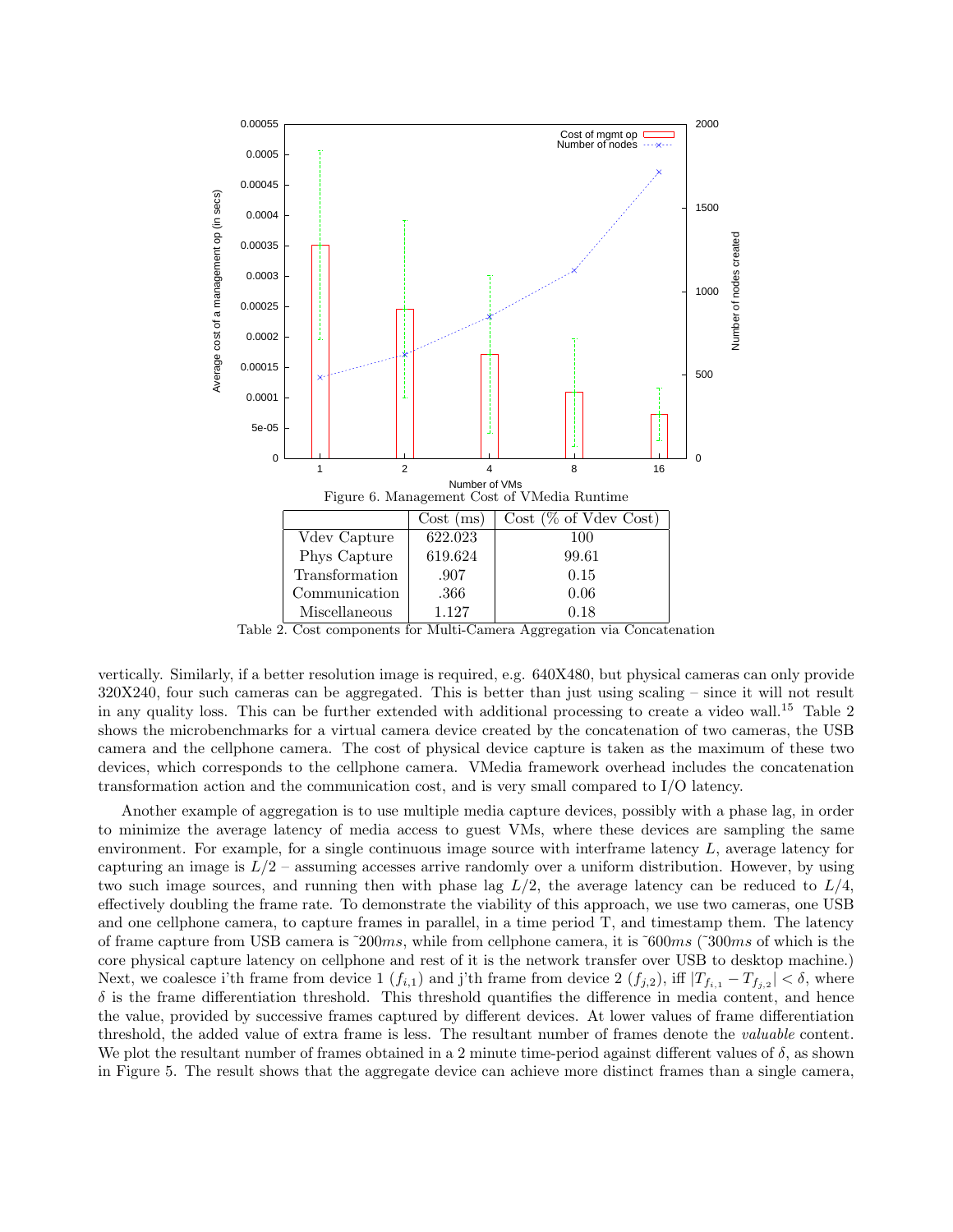and hence can provide better frame rate to the clients. Note that for high values of  $\delta$ , the number of distinct frames are small, and asymptotically reach the number of frames provided by the faster device (˜580 in this case), thereby limiting the benefits from using multiple devices. For lower values of  $\delta$ , the number of frames are larger, although the difference in media content may be smaller, again limiting the benefits from using multiple devices.

Alternatively, such services can be created in the guest VM itself – if we provide one virtual media device per physical device. This can be accomplished, e.g., by the VMedia framework itself, by creating multiple MediaGraphs, one for each physical camera. The passthrough access to physical devices can be utilized in a similar fashion. As argued earlier, the latter approach does not provide sharing, and hence is of little interest. We believe that a single MediaGraph with support for aggregation is better than aggregation in guest VMs, for the following reasons:

- The guest VM implementation couples virtual devices with the physical environment, e.g., in number of devices and their orientation. This is usually a concern in virtualized environments, since a VM may be migrated to a different physical platform. Hence, the service implementation on guest VMs must be able to adapt to any changes in the physical platform. This adds complexity for VMs. By keeping this functionality purely in the VMedia framework, the framework – local to a single physical platform – provides a better way to provide this service.
- A single MediaGraph allows for enhanced sharing, in case aggregation is utilized by multiple VMs. Computations for logical functionality can be performed once, and results can be shared among multiple guest VMs.

# 5. RELATED WORK

Efficient methods to virtualize basic system resources like CPU and memory have been well studied. Recent efforts in virtualization have focused on efficient sharing of  $I/O$  devices such as network interface.<sup>2</sup> The VMGL<sup>16</sup> approach virtualizes a video card to provide hardware-based 3D acceleration to guest VMs. As identified in the paper, standardized higher level interfaces improve both the ease of implementation and the adoption of such solutions. VMGL uses the OpenGL abstraction as the interface, whereas the VMedia framework uses the Video4Linux<sup>4</sup> interface.

Aggregating multiple devices to provide richer services has been studied along several dimensions. Superimposed projection<sup>17</sup> discusses fundamental issues arising when using multiple projectors to produce a single high-resolution image. The Princeton scalable display wall project<sup>15</sup> also discusses algorithms to solve alignment, color balancing, and other problems arising in a distributed environment. The Lyra system<sup>18</sup> studies timing services that can be provided to multimedia applications, for achieving better quality of service. Such services can be harnessed in multimedia scheduling in a virtualized environment to provide QoS guarantees to guest VMs, as well as to schedule fine-grained captures in frame aggregation (Section 4.4) for example.

Research focusing on sharing multimedia include the Irisnet project,<sup>19</sup> which applies filtering on distributed multimedia sensors to deliver customized content. Feeds from several remote webcams connected to the Internet are used to compose useful content and services built on top. MSODA<sup>20</sup> proposes a multimedia service overlay among virtual machines for media service access and composition. VMedia framework focuses on providing multimedia services to virtual machines via higher level 'logical' devices, while services are implemented in the Service VM. The Indiva middleware<sup>21</sup> also provides a higher level, file system abstraction, for composing distributed multimedia content.

## 6. CONCLUSIONS AND FUTURE WORK

Efficient multimedia device virtualization and sharing requires that these devices be virtualized at a higher, 'semantic' level, rather than the traditional approaches, which incur high overheads. This can be obtained via a service-oriented approach to virtualization, where logical devices share semantic knowledge with the Service VM that virtualizes the device. The VMedia framework implements such an approach, for virtualizing multimedia